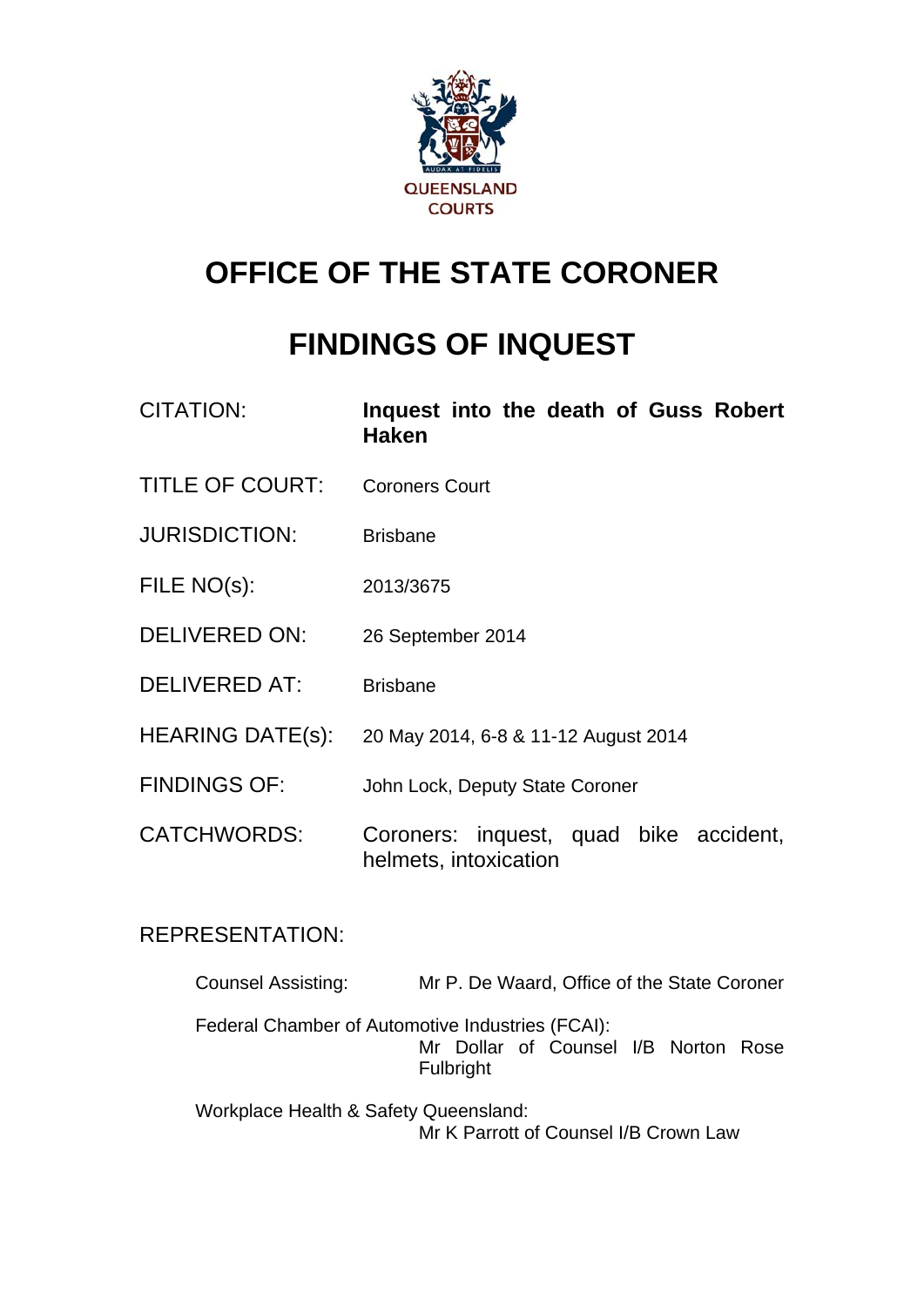# **Contents**

<span id="page-1-0"></span>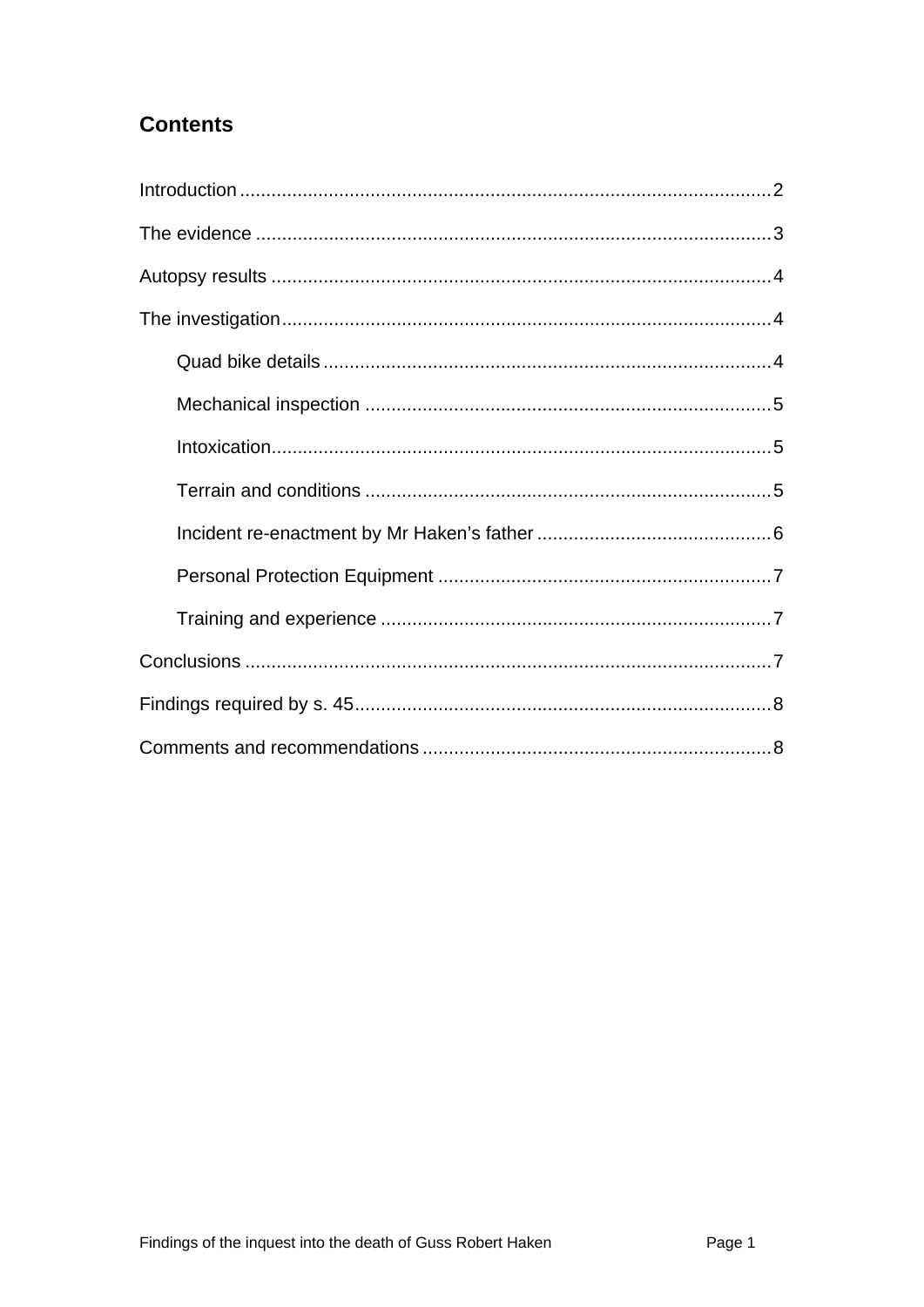## **Introduction**

<span id="page-2-0"></span>Approximately 170 deaths over the past decade have occurred in Australia and New Zealand where Quad Bikes were involved. Most of these have occurred in a rural setting and the leading cause of death on farms in Queensland has some involvement with a quad bike. $1$ 

It is uncontroversial to say that a number of the statistical sources confirm that the majority of deaths occurred in the age group of  $10 - 19$  and a second highest age group for those over the age of 50.

Quad Bikes are essentially four wheeled motorbikes. They are motorised vehicles designed to travel on four low-pressure tires, having a seat designed to be straddled by the operator, and handlebars for steering control. They are used for both recreational purposes, either privately or in tourism, or for agricultural purposes. In Australia and New Zealand they are typically used in rural settings. They are utilised by search and rescue teams. In the United States of America they are also used in rural settings but the majority are used in a recreational setting.

Whatever may be said about their utility, they have become essential equipment on many farms. That being said, the evidence gathered during this multiple inquest raise many issues including the importance of active riding, good maintenance, use of correct tyre pressure, use of helmets, not allowing children to ride adult sized quad bikes, understanding the limitations of the vehicle and that tragic incidents can occur in quite benign conditions. The cases also emphasise the importance of riders making appropriate decisions.

Most standard quad bikes have no roll over protection system (ROPS). In broad terms, a ROPS is a cabin or roll bar structure on top of the quad bike, which incorporates a seatbelt to restrict movement outside the protective zone in the event of a roll over. Other possible protection mechanisms include Crush Protection Devices (CPD), which is a two bar or circular structure attached to the rear of the vehicle, which aims to provide a protective space in the event of a roll over, but without a seat belt. The utility of either device has been the subject of considerable debate.

Quad Bikes are referred to by the manufacturers and marketed to the public as 'All Terrain Vehicles' (ATVs). There has been some criticism of the use of that term.<sup>[2](#page-2-1)</sup> In this inquest it is intended to adopt the term Quad Bike, but I do so conscious of both arguments and simply use the term in this phase of the inquest because it is one known better to the general public in Australia.

There has been considerable research, studies, reports and investigations carried out by varying persons and organisations considering how to reduce the number of quad bike related accidents. Although there is considerable agreement in relation to a number of issues, there has been robust debate between the main protagonists and considerable difficulty in reaching a consensus as to how to move forward on some of the more contentious issues.

l

<sup>&</sup>lt;sup>1</sup> Lisa Crockett, *National Coronial Information System Database Search.* The report was dated up to 1 January 2013 and noted there is a possibility of underreporting due to filing errors and currently open investigations. The deaths involved in this inquest would not be included. By the time of the inquest the figures estimated were closer to 195. 2

<span id="page-2-1"></span><sup>&</sup>lt;sup>2</sup> Coroner John Olle, *Record of Investigation into Death of Thomas John Hutchings (2009)* State Coroner Victoria, case number 3067/02, p 4. Coroner HB Shortland, *An inquiry into the death of Carlos Mendoza,* Coroners Court New Zealand, CSU- 2010-WHG- 000185 at p 25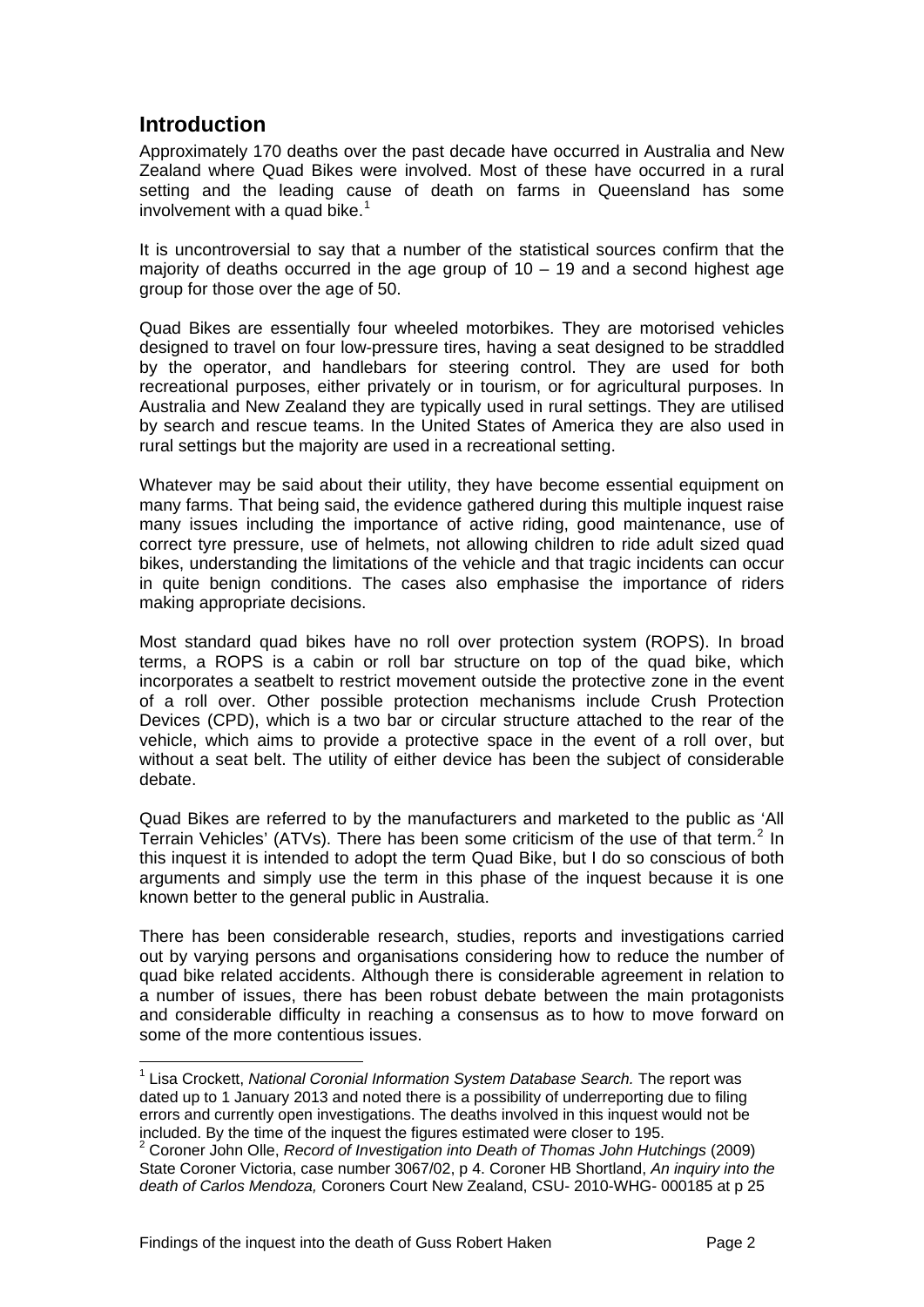This inquest will examine the circumstances of the deaths of nine individuals. Findings in relation to each of those cases will be made in the first phase of this inquest. In the second phase I will hear evidence concerning what recommendations should be made to help prevent deaths occurring in similar circumstances in future.

## <span id="page-3-0"></span>**The evidence**

- 1. On 12 October 2013, Mr Guss Haken was engaged in a pig hunting expedition on his father's property and the adjoining property at Colima Station, via Glenmorgan, Queensland. After losing control of his quad bike, he was thrown from it and suffered severe head injuries. He died at the scene, aged 21.
- 2. Mr Haken, his partner, and a group of his friends had arrived at the property at about midnight on 11 October 2013. They consumed alcohol, set up camp, went pig hunting in Mr Haken's utility, and then went to bed in the early hours of the morning. Throughout the next day, they set dingo traps, and went swimming. They consumed more alcohol. At about 5:30pm, the group again decided to go pig hunting with their dogs.
- 3. Mr Haken was travelling alone on his quad bike with a holstered rifle and his three hunting dogs on a rear carry rack that had been custom built for his quad bike. They were spread out in a convoy type formation. Mr Haken followed a quad bike with two persons on it, and a person on a motorcycle with a rifle slung on his back. A quad bike with three persons on it was travelling behind him. Some evidence indicates that Mr Haken was travelling at a speed of about 30 - 40km/h.
- 4. Prior to the incident, Mr Haken had let his three dogs off the quad bike and they were running along side him.
- 5. Mr Haken veered away from the others in front of him to ride around the perimeter of a dam. Evidence from wheel tracks indicates Mr Haken was travelling in a south easterly direction and approached a log to his right, which was partially covered by grass. Mr Haken turned the quad bike to the left to avoid the log and then entered a ditch. It was not possible to determine the angle of the turn undertaken by Mr Haken before impacting the ditch.
- 6. The ditch was partially obscured from view by the surrounding grass. In addition, the sun was setting behind Mr Haken and would have reduced the shadow definition on the opposing face. The only track marks evident in the ditch were scuff marks on the opposing wall made by the tyres when they travelled across the opposite face. There appears to have been a violent movement of the quad bike after contacting the ditch wall. The ditch wall was near vertical.
- 7. Due to either being thrown off the quad bike or being thrown forward, the back of Mr Haken's head connected with the front left rack and guard section of the quad bike. He suffered severe head trauma.
- 8. The quad bike was located 11.6m from the wheel impact marks on the ditch. Mr Haken was located 10.6m from the impact marks, about 1m to the left of the quad bike.
- 9. No one witnessed the actual crash. Mr Haken's friends behind him located him and raised the alarm with his other friends ahead. They observed Mr Haken lying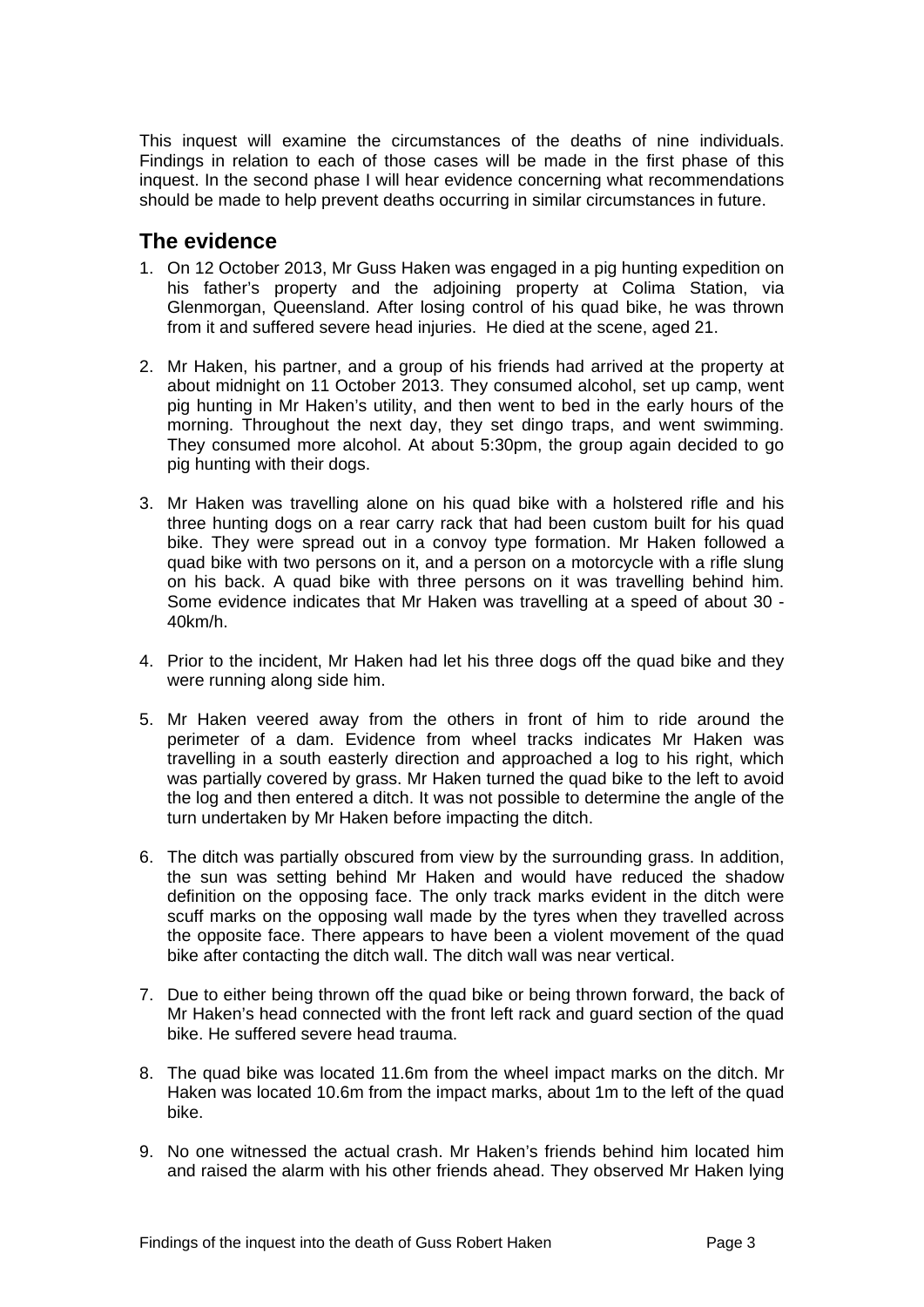face down on the ground unconscious near the quad bike. Blood was observed to be dripping from his ears and there was a pool of blood underneath his head. His right wrist appeared to be broken. They immediately commenced CPR and contacted emergency services.

- 10. At approximately 6:05pm, a single ambulance officer arrived at the scene and continued CPR. A life extinct certificate was issued by the QAS officer at the scene at 6:25pm on 12 October 2013.
- 11. Mr Haken lost control of his quad bike after unexpectedly hitting a ditch. He was thrown from his quad bike and in the course of the incident, his head impacted with the front left rack and quard section of the quad bike, causing severe head trauma.

## <span id="page-4-0"></span>**Autopsy results**

- 12. An external and partial internal examination was conducted of the head and neck by a forensic pathologist, Dr R.W. Guard on 16 October 2013.
- 13. Dr Guard determined that there was a fracture of the base of the skull from side to side. There was considerable subarachnoid haemorrhage over the brain and raised intracranial pressure as a result.
- 14. Dr Guard determined the medical cause of death to be:
	- *1(a) Cerebral trauma to pons, mid brain, thalamus and subthalamic nuclei due to*
	- *1(b) Unstable fracture of base of skull due to*
	- *1(c) Quad bike accident.*

## <span id="page-4-1"></span>**The investigation**

- 15. Police from the Tara & Surat police station and a Forensic Crash Unit Investigator from the Dalby Burnett FCU, Sergeant Sean Relf, attended the scene on the evening of the incident and took relevant photographs.
- 16. Sergeant Relf conducted an investigation and submitted his report on 21 February 2014. He also obtained further information in the lead up to the inquest at my request. Sergeant Relf provided oral evidence at the inquest.
- 17. Scene contamination by witnesses and others attending to Mr Haken limited the extent to which a detailed analysis could be conducted. However, Sergeant Relf's investigation was thorough and of a very high standard in the circumstances.
- 18. Sergeant Relf agreed in oral evidence at the inquest that quad bike specific investigation training and a standardized template for quad bike investigations would be useful.

#### <span id="page-4-2"></span>**Quad bike details**

19. The quad bike was a 2009 model Honda TRXFA9 with 540.2km on the odometer and 395.4 hours on the hour meter. The quad bike had been purchased new by Mr Haken in 2013.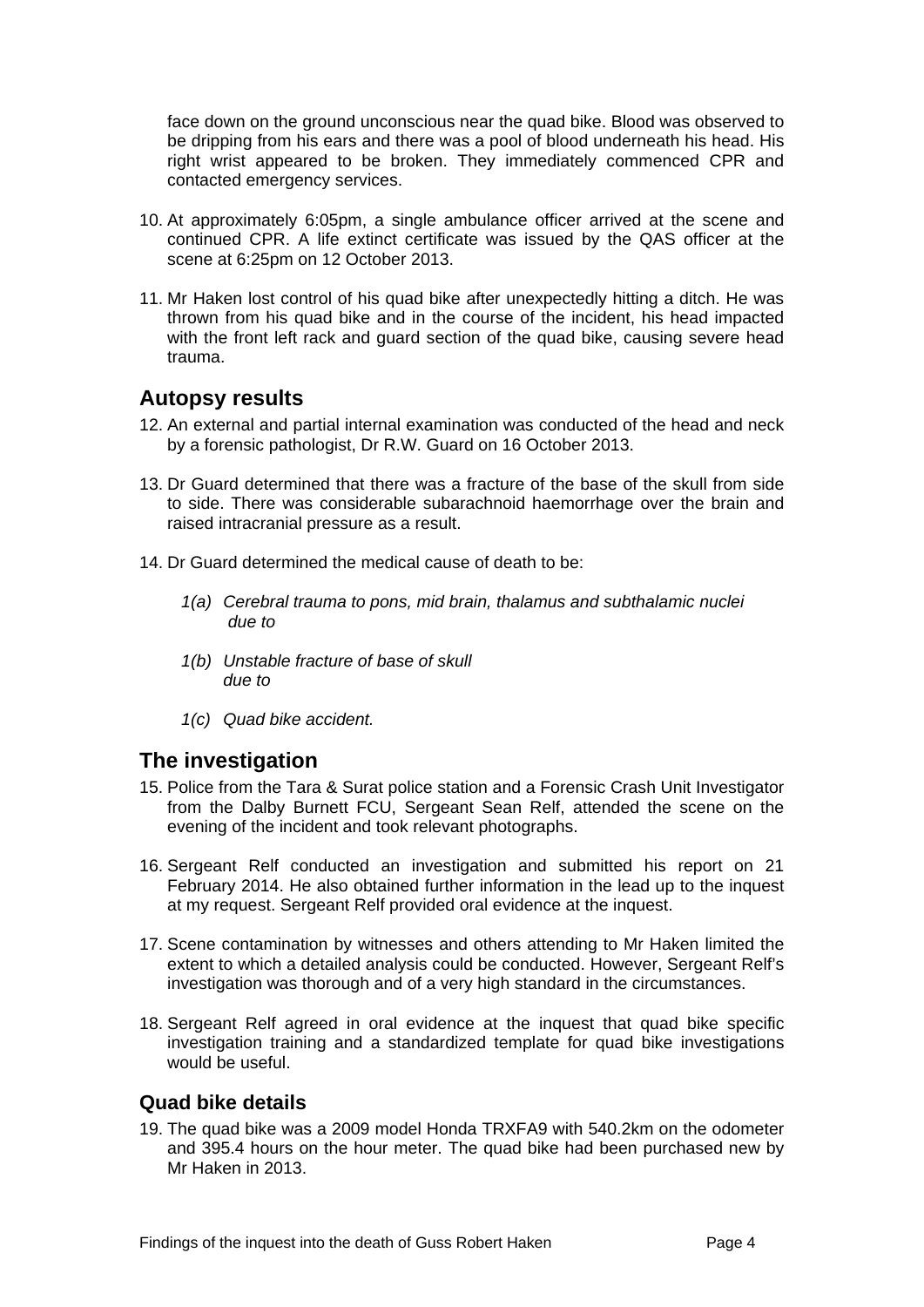- 20. Mr Haken designed, built, and fitted the metal carrying box on the rear of the quad bike. It was lightweight aluminium and high tensile. Its purpose was to carry working dogs, a UHF radio and 4.5 litres of water.
- 21. The quad bike was also fitted with a rear alloy carrying rack, UHF aerial and plastic PVC water pipe fashioned into a water container, at the rear. There was a spot light fitted to the rear of the rack to provide light behind the quad bike. A firearm/rifle sheath was also fitted to the quad bike on the right hand side, attached to the rack and down to the foot-pegs.
- 22. There was no CPD or ROPS installed.

#### <span id="page-5-0"></span>**Mechanical inspection**

- 23. A mechanical inspection was conducted by Mr Mervyn Ritchie from the QPS Vehicle Inspection Unit at Alderley, Brisbane. He noted minor defects, which would not have affected the safe operation of the quad bike.
- 24. Mr Ritchie inspected the wheels and tyres and saw that the left hand front inner rim flange had a bruise to the inner flange consistent with impact to the lower control arm. The left hand front and both rear tyres had debris lodged between the outer rim flanges and tyre beads consistent with impact.
- 25. The seat was disconnected from its mounting points and the gear selector was in drive. The tyres, brakes, throttle assembly and steering assembly were in a sound mechanical condition.
- 26. There were no tyre pressure values obtained at the incident scene. Mr Ritchie noted that all tyres were inflated and in a satisfactory tread condition.

#### <span id="page-5-1"></span>**Intoxication**

- 27. Mr Haken was in apparent good health at the time and there are no known medical conditions that may have contributed to the incident.
- 28. Toxicology analysis found alcohol at a level of 0.164% in the urine and 0.143% in the femoral blood. No other drugs were found.
- 29. The level of alcohol indicated that Mr Haken was intoxicated over three times the legal limit for driving a motor vehicle at the time of the incident. There is no doubt that this would have impaired his ability to safely operate the quad bike, to perceive hazards and to react to them.

#### <span id="page-5-2"></span>**Terrain and conditions**

- 30. The ground surrounding the crash site consisted of soft powdery soil.
- 31. The grass and foliage around the ditch ranged in height from approximately 100mm to waist height.
- 32. The ditch was approximately 300mm in depth and approximately 1500mm wide. It was undulating and certainly not uniform in its make up. There was a near vertical reverse sharp lip on the opposing face, reversing in swing by about 100mm.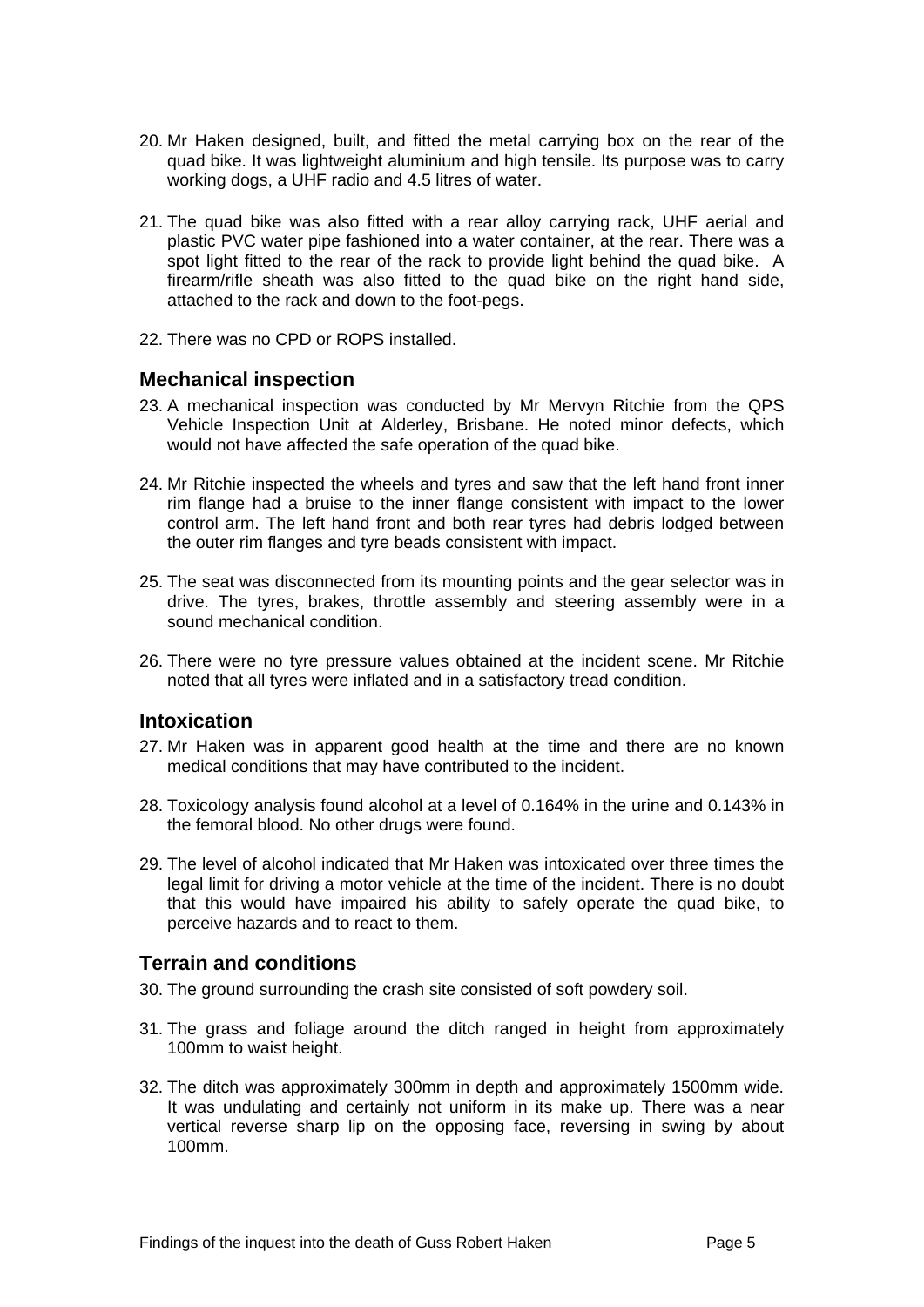- 33. There is no indication of any adverse whether conditions on the day of the incident.
- 34. The ditch would not have been readily visible to Mr Haken as he approached. This ditch was partially obscured by grass and it is likely that he would have been more focussed on the lake to his left, as he was searching for pigs.
- 35. The Australian Government Geoscience Australia lists the sunset time at the GPS co-ordinates of the scene on 12 October 2013 to have been at 6:07pm. The sun setting behind Mr Haken would have reduced the shadow definition on the opposing face. The low angle of the sun (7 degrees above the horizon) would also have affected his ability to determine the depth of the field in front of him, including the ditch.
- 36. The FCU Investigating Officer, Sergeant Sean Relf, noted that consideration was given to the possibility of the hunting dogs riding with Mr Haken at the time; knocking the handle bars and making the quad bike veer sharply to one side. This had apparently occurred on a previous occasion. However, the witness accounts suggest the dogs were not on the quad bike at the time of the crash, having jumped from it a short time earlier, so this possibility was discounted.
- 37. Sergeant Relf noted that from the location of the ditch to the quad bike and witness accounts of Mr Haken's manner of driving shortly before the crash, it does not appear that he was travelling at an excessive speed per se. It is likely that he was travelling between 30 – 40km/h.
- *38.* Sergeant Relf noted, however, that Mr Haken's speed over uncertain and perhaps unfamiliar terrain was too great to perceive and react to the hazard in front of him and when combined with the effects of alcohol, his chances of detecting the hazard would have been less.

#### <span id="page-6-0"></span>**Incident re-enactment by Mr Haken's father**

- 39. Mr Haken's father, Mr Robert Haken, provided oral evidence at the inquest. In surprising and perhaps disturbing evidence, he advised that he had recently travelled back to the incident scene with the quad bike involved and had ridden through the same ditch in a similar direction to his son's direction of travel. He stated that when the quad bike hit the opposing face, due to its peculiar shape, the steering jammed hard left in the hole, taking the handle bars out of his hands. This occurred at a speed of about 15km/h.
- 40. Following this, he again travelled through the ditch in an identical direction at 19km/h and found that the steering again jammed hard left and then the quad bike kicked backwards, somersaulting backwards to the point where he was underneath the quad bike. Mr Haken's father jumped off the quad bike, which landed hard and stopped. Mr Haken was surprised his son, given his experience, was not able to do the same thing.
- 41. Mr Haken's father noticed that the new steering arm of the quad bike was again bent in a similar way as it had been in the incident. He stated that he expected the quad bike to go to the right when the steering jammed, but it went to the left. It appears that the peculiar angles and shape of the ditch masked the opposing, off camber lip, sending the quad bike into an unexpected trajectory.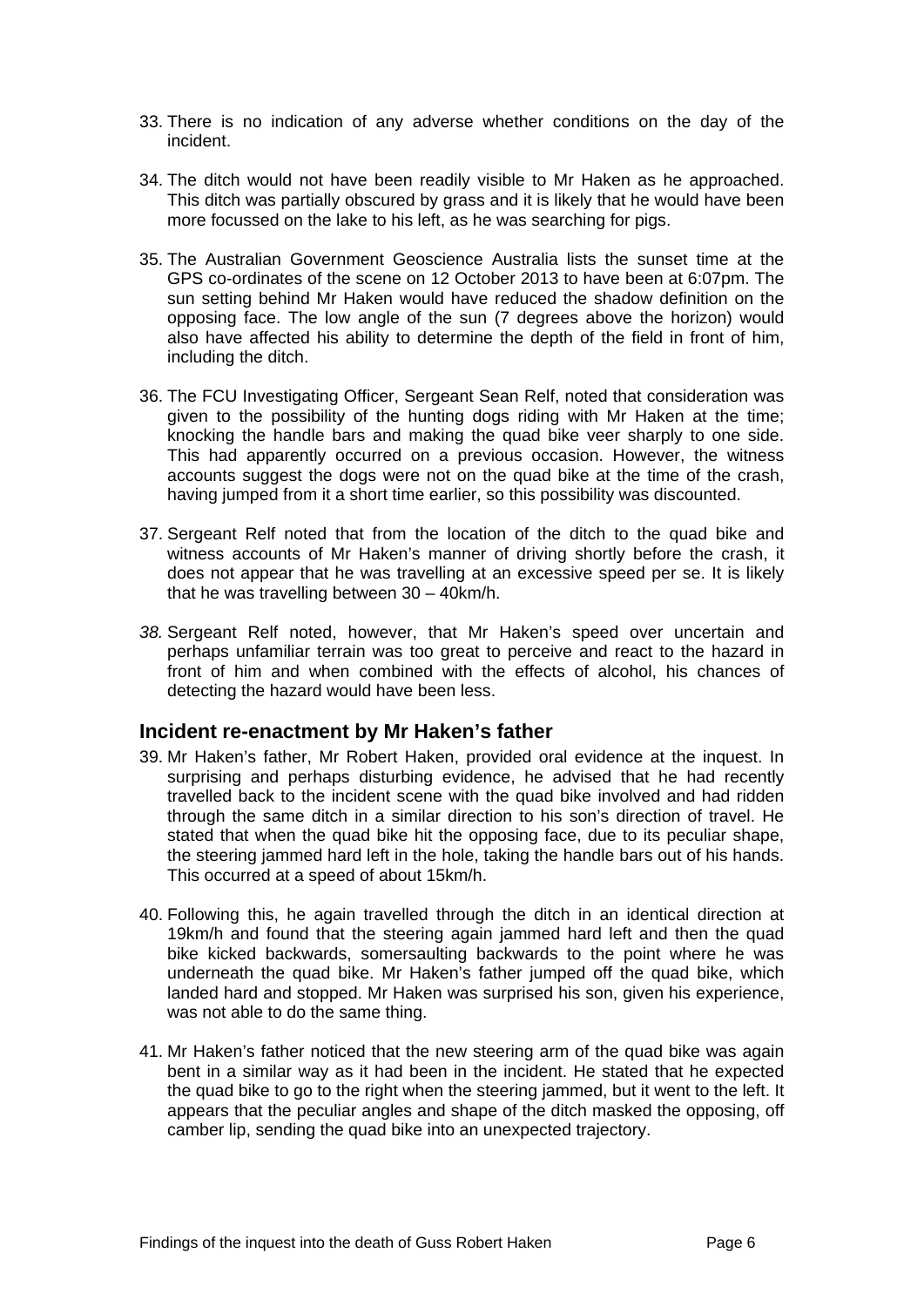## <span id="page-7-0"></span>**Personal Protection Equipment**

- 42. Mr Haken was not wearing a helmet at the time of the incident, nor did he ever wear a helmet when riding his quad bike. He had instead worn a baseball cap.
- 43. It was Sergeant Relf's opinion that had Mr Haken been wearing an approved safety helmet at the time of the crash, his chances of survival would have been much greater.

#### <span id="page-7-1"></span>**Training and experience**

44. Mr Haken's father has advised police that his son had no formal rider training.

- 45. Mr Haken's father described Mr Haken as an extremely competent rider on both motorcycles and quad bikes. He had taught his son from the age of five years of age to ride quad bikes. He considered his son to be an extremely talented and good quad bike rider. He could wheel stand it, put it on its nose, and was able to handle all riding conditions. Amongst other things, this demonstrated that Mr Haken was well aware of how to handle the quad bike in challenging situations. It also demonstrated a certain culture as to driving behaviour and this may have also contributed to what occurred.
- 46. Mr Haken's father advised that his son had read the owner's manual, but with a specific focus towards a mechanical issue he had experienced when he first purchased the quad bike. He and other members of the family also viewed the DVD that was provided with the quad bike.
- 47. There were clear warning notices on the quad bike and within the user manual stating that riders should wear a helmet and not to drink and drive. The manual also had alerts for off road hazards and to never ride faster than the conditions warranted.

## <span id="page-7-2"></span>**Conclusions**

- 48. A common theme in a number of these inquests is that all riders, from children to adults, were regarded as experienced, competent riders, although there is evidence none of them had anything like formal training.
- 49. What is evident, is that quad bikes can be unforgiving if they are put into clearly dangerous situations and experience will not count for much. In this case it could have been any piece of farm machinery or motor bike involved, and still the same outcome could have occurred.
- 50. The event occurred in terrain which had visibility issues. Mr Haken was intoxicated and this would have impacted on his decision making and capacity to react at a number of levels. He was not wearing a helmet. He was likely driving at a speed which was not suited to the conditions when he hit a ditch and spun through the air, his head impacting with the front left rack and guard section of the quad bike, causing severe head trauma.
- 51. Taking away one or two of those variables may have avoided the tragic consequences.